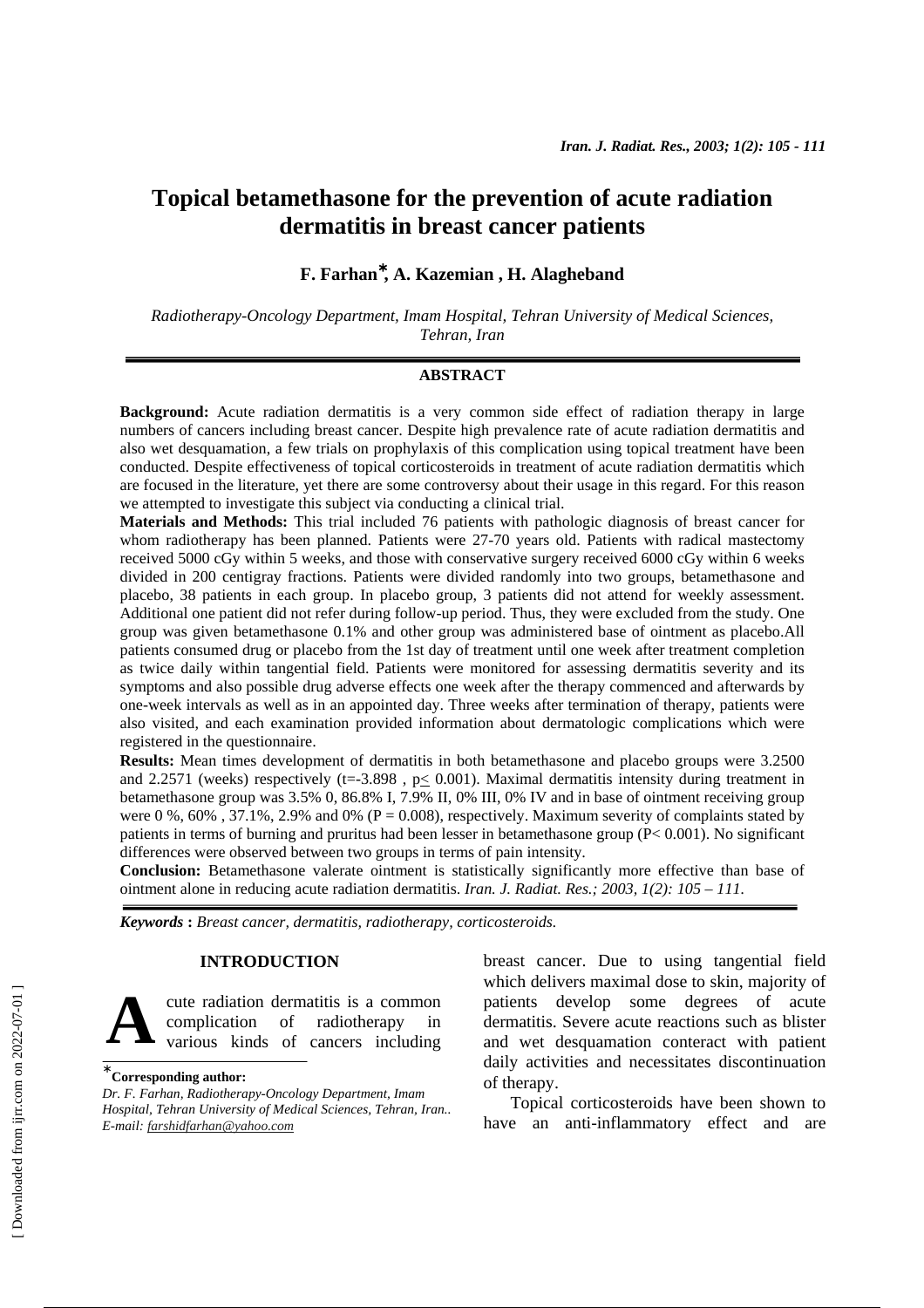prescribed for radiation dermatitis. It has been determined that acute and chronic effects of radiation are accompanied by excessive production of eicosanoids (prostaglandins, prostacyclin, thromboxanes, and leukotrienes). Glucocorticoids are known to inhibit eicosanoid synthesis by interfering with phospholipase  $A_2$ , and nonsteroidal anti-inflammatory drugs (NSAIDs) prevent prostaglandin/thromboxane synthesis by inhibiting cyclooxygenase, (Mendelsohn *et al.* 2002). Several studies have shown that administration of glucocorticoid or NSAID groups attenuate, to a large extent, the effects of radiation in humans.

Simonen and colleagues(1998) examined the effects on erythema of 1% topical indomethacin and 1% topical hydrocortisone applied before and during radiotherapy. Differing intensities of reactions in the 2 treatment arms did not occur until the third week after starting treatment. At that time, patients treated with indomethacin spray developed more severe erythematous reactions until about 5 weeks after starting therapy. The researchers proposed that hydrocortisone applied at the time of radiation produces a lasting agitation of the inflammatory cell infiltrate and, as a result, beneficial effects of hydrocortisone can still be seen several weeks after application is discontinued.

In a more recent study, Bostrom *et al*. (2001) determined whether a potent corticosteroid cream, mometasone furoate (MMF), used as prophylaxis and treatment, could reduce the intensity of the erythema in acute radiation dermatitis. They randomized patients to receive either MMF plus emollient cream or emollient cream alone. The authors concluded that adding MMF to an emollient cream is statistically significantly more effective than emollient cream alone in reducing acute radiation dermatitis.

Schmuth and colleagues (2002) conducted a study to compare treatment with topical 0.1% methylprednisolone vs. 0.5% dexpanthenol in a cohort of patients undergoing fractionated radiation therapy for breast cancer. They provided evidence that prophylactic and ongoing

use of topical therapy with either topical corticosteroid or a dexpanthenol-containing emollient ameliorates, but does not prevent radiation dermatitis. Their data suggest, but do not prove, a benefit of a topical corticosteroid versus a dexpanthenol-containing emollient.

Despite effectiveness of topical corticosteroids in treatment of acute radiation dermatitis which are focused in the literature, yet there are some controversy about their usage in this regard. A scant number of available trials provides little information in this respect. The aim of this study was to investigate the effect of betamethasone valerate ointment in prophylaxis of acute radiation dermatitis.

# **MATERIALS AND METHODS**

This study was conducted as double blind randomized clinical trial. The interested population included patients suffering from breast cancer having referred to radiotherapy department of Imam Khomeini hospital, from August to December 2002, with radiation therapy considered in their therapy. A total of 76 patients were assigned into two groups, betamethasone and base of ointment, 38 patients in each group. In base of ointment group, 3 patients did not refer for weekly examination, and one additional patient also did not refer during follow-up period, and therefore were excluded from the study. All patients were treated using Cobalt machine (Theratron 780 C  $&$  E, Canada). The dose received by patients with radical mastectomy was 5000 cGy within 5 weeks, and for conservative surgery patients was 6000 cGy for 6 weeks divided in 200 centigray fractions.

Inclusion criteria were: histologic diagnosis of breast cancer, no skin involvement, no concurrent chemotherapy, lack of previous radiotherapy, no medical contraindication to betamethasone ointment, lack of ulcerative rash or non-healed scar at the site of therapy, no history of connective tissue disease and minimum dose of 50 gray.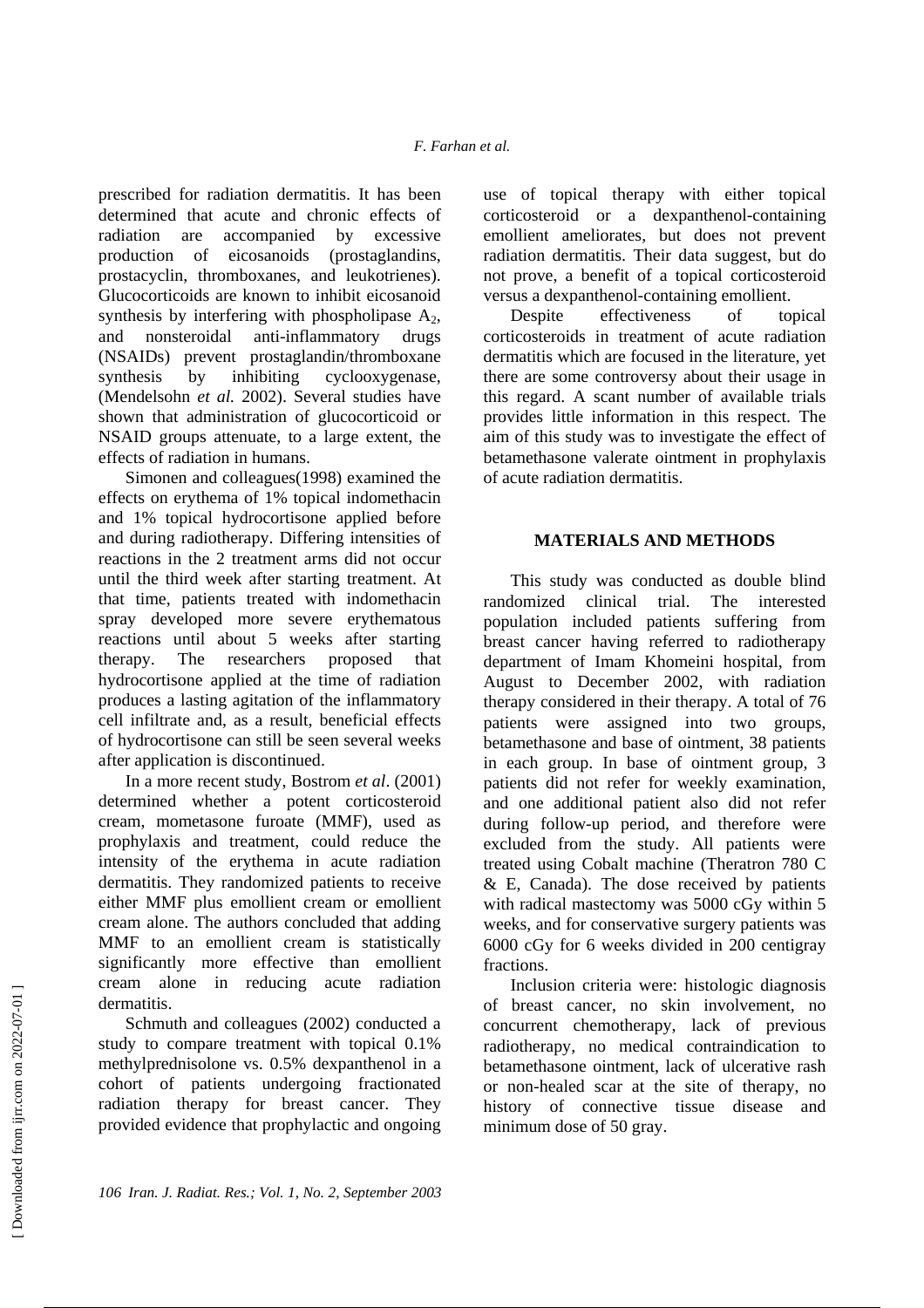One group was given betamethasone 0.1% and other group was administered base of ointment as placebo. The ointments which were of comparable consistency, were placed in identical-appearing 100-ml containers ,only was labeled with red or blue color signs. Written informed consent was obtained from all patients prior to enrolment. Patients were instructed to apply the assigned ointment to the tangential field twice daily from the initiation of radiation therapy, and to continue twice-daily topical treatment for a 1-week period after completion of radiation therapy. To lower bolus effect patients were advised not to consume drug at least 4 hours prior to each radiotherapy sessions. Meanwhile, they were recommended that avoid water and soap irrigation, consuming other oints

and also tight cloth dressing. Patients were monitored for assessing dermatitis severity and its symptoms (burning, pruritus and pain) and also possible drug adverse effects one week after the therapy commenced and afterwards by oneweek intervals.

Three weeks after treatment completion they were also visited. In each examination, grade of skin toxicity were registered objectively and according to RTOG standard grading (table 1) and severity of symptoms(burning,pruritus and pain) assesed using inquiry from patient as mild, moderate and severe. For testing assumptions, the T-test and  $χ$ 2 were applied.

| Table 1. Grade of Skin Toxicity with Radiation therapy alone |
|--------------------------------------------------------------|
|                                                              |

| Grade    | <b>Description</b>                                                                   |
|----------|--------------------------------------------------------------------------------------|
| $\theta$ | No change over baseline.                                                             |
|          | Follicular, faint, or dull erythema/epilation/dry desquamation/decreased<br>sweating |
| 2        | Tender or bright erythema, patchy moist desquamation/moderate edema                  |
| 3        | Confluent, moist desquamation other than skin folds, pitting edema                   |
| 4        | Ulceration, hemorrhage, necrosis                                                     |

**Table 2.** Maximal intensity of dermatitis during treatment in two groups

| Treatment group<br>Dermatitis intensity | <b>Placebo</b> | <b>Betamethasone</b> |
|-----------------------------------------|----------------|----------------------|
| 0                                       | $\theta$       | ↑<br>5.3%            |
|                                         | 21<br>60%      | 33<br>86.8%          |
| $\overline{c}$                          | 13<br>37.1%    | 3<br>7.9%            |
| 3                                       | 2.9%           | 0                    |
| Total                                   | 35<br>100%     | 38<br>100%           |

 $\chi$ 2=11.813, P=0.008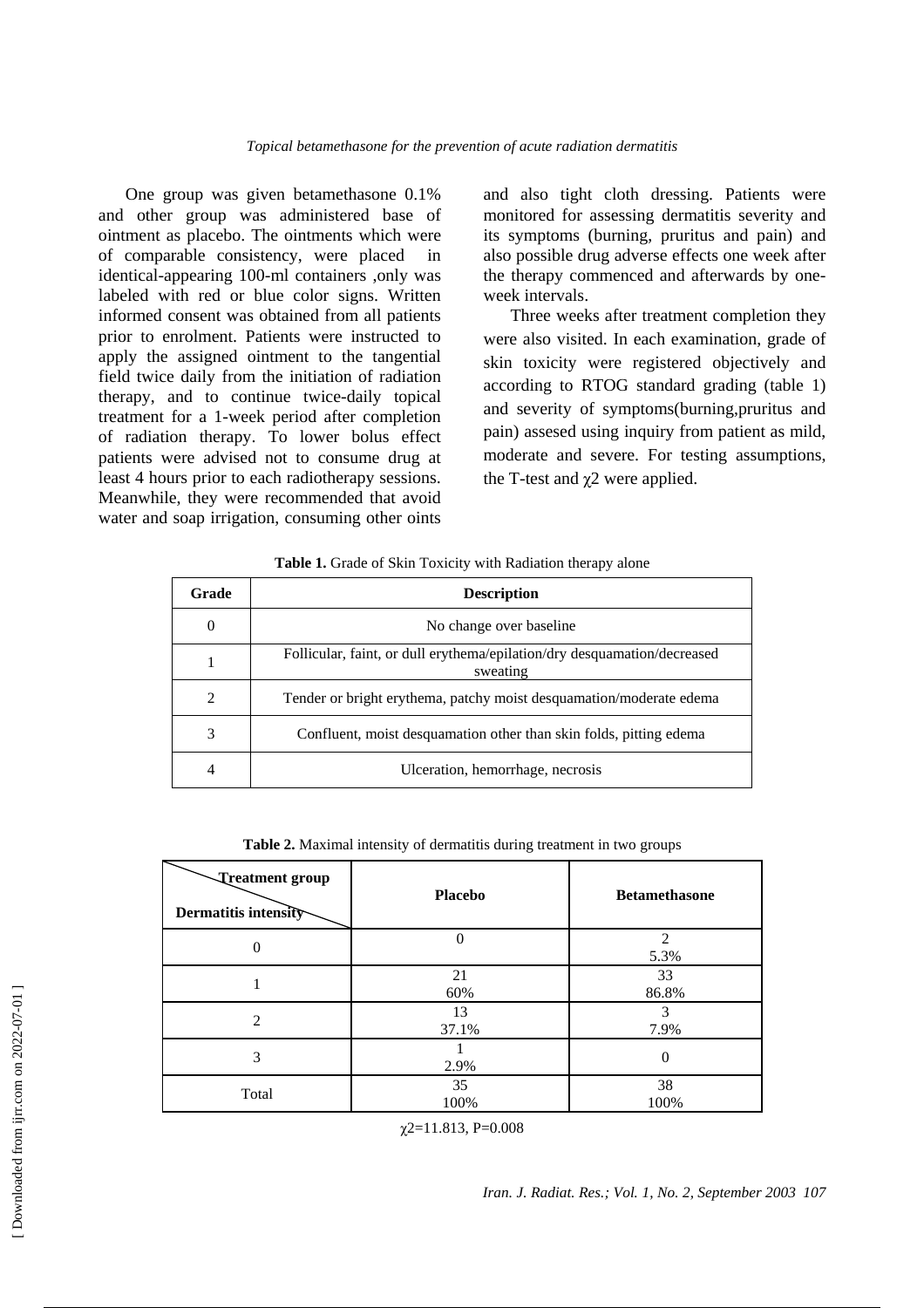### **RESULTS**

Mean times development of dermatitis in both betamethasone and placebo groups were 3.2500 and 2.2571 (weeks) respectively (t=- 3.898 , p< 0.001). After hypothesis test, equality of variances in both treatment groups considering  $P \le 0.001$ , it was observed that there was significant differences between both groups in terms of time of development of dermatitis. Consequently, the results show that time of emergence of dermatitis in treatment group using base of ointment was sooner than that of betamethasone treated group.

Also, during follow-up period, less percentage of patients in betamethasone group (26.3%) developed dermatitis compared to base of ointment group (73.5%) which indicates sooner improvement of this patients. Dermatitis intensity at the first week did not show significant difference between both groups but at weeks 2, 3, 4, and 5 as well as follow-up period a significant difference was observed between two groups in terms of dermatitis severity. The result obtained from test in case that maximal dermatitis intensity being considered showed that there is a significant difference between two groups by  $P \leq 0.05$  such that the percentage of patients with high intensity dermatitis was greater in base of ointment group than betamethasone group (tables 2, 3 and figure 1).

Weekly mean dermatitis grade was repeatedly lower in betamethasone group than placebo group in all five treatment weeks and also follow up (FU) period (figure 2).

At weeks 4 and 5 severity of symptoms of patients such as burning and pruritus did show significant difference between two groups by  $P \leq$ 0.05. such that the percentage of subjects of higher grade within betamethasone treatment group was less. No significant differences were observed between two groups in terms of pain intensity.

There is no correlation among variables of age, weight, menopause status, type of surgical operation, past history of chemotherapy, use of bolus and tamoxifen tablet as well as separation length and intensity of dermatitis. Furthermore, time of development of dermatitis is independent of above mentioned variables. During follow-up period one patient of each treatment group referred with grade 3 dermatitis and received supportive therapy.

| <b>Treatment group</b><br><b>Dermatitis intensity</b> | <b>Placebo</b> | <b>Betamethasone</b> |
|-------------------------------------------------------|----------------|----------------------|
| 0                                                     | Q<br>26.5%     | 28<br>73.7%          |
|                                                       | 22<br>64.7%    | Q<br>23.7%           |
| $\mathcal{L}$                                         | 2<br>5.9%      |                      |
| 3                                                     | 2.9%           | 2.6%                 |
| Total                                                 | 34<br>100%     | 38<br>100%           |

**Table 3.** Maximal intensity of dermatitis during follow-up period in two groups

 $\gamma$ 2=17.039, P=0.001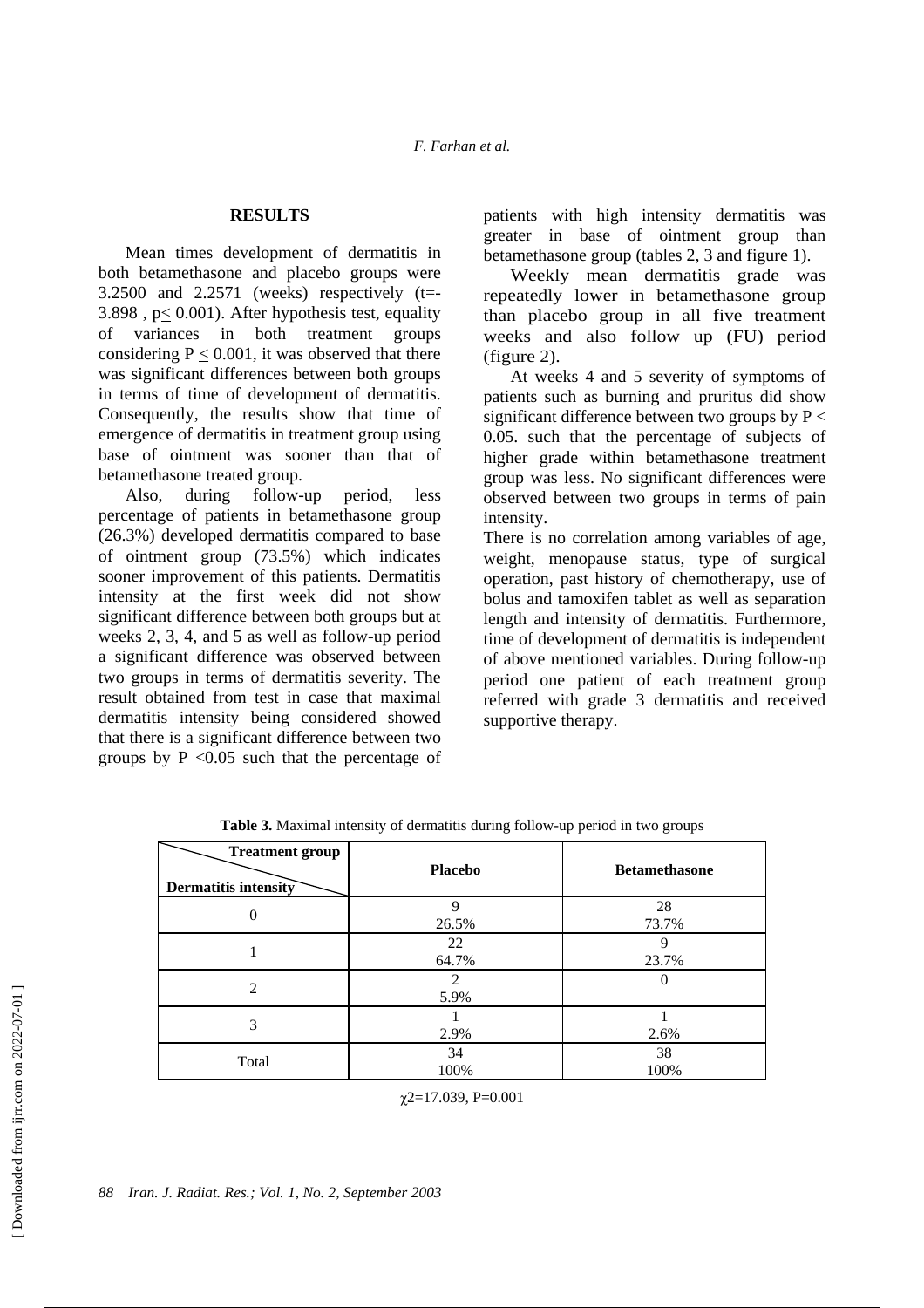

**Figure 1.** Maximum grade of dermatitis.



Figure 2. Weekly mean dermatitis grade

### **DISCUSSION**

Despite high prevalence rate of acute radiation dermatitis and also wet desquamation, a few trials on prophylaxis of this complication using topical treatment have been conducted.

Effectiveness of topical corticosteroids therapy in acute radiation dermatitis has been focused in studies however only in 3 studies its positive effect has been demonstrated, (Bostrom *et al.* 2001, Bjo"rnberg *et al.* 1965 & 1967). In these 3 studies local steroid betamethasone and or a steroid with similar potency to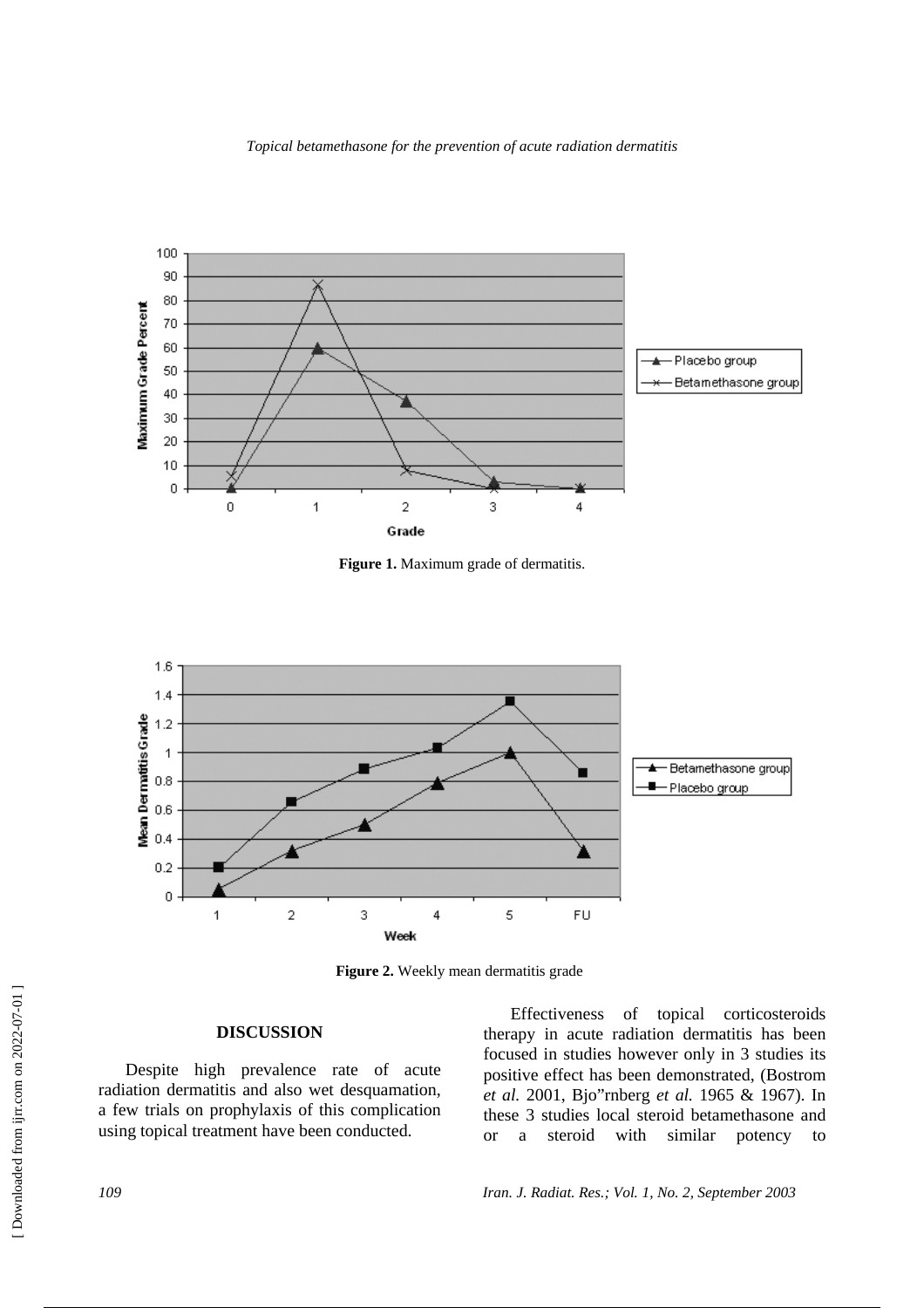betamethasone were used. Our study is the 4th one in this respect in which positive effects of local steroid in the prevention of acute radiation dermatitis has been established. Lack of obtaining positive result in other studies can be due to several reasons. First, use of less potent steroids such as hydrocortisone, (Potera 1982 ) and second, in some studies the treatment was begun only when the acute radiation dermatitis became manifest and it had not been used as a prophylaxis. This is while the results of these 3 studies and our study support utilization of potent local steroid from the first day of therapy up to 1-3 weeks after completion of therapy as prophylaxis against acute radiation dermatitis.

In the present study it was observed that dermatitis severity in betamethasone treatment group was less than that of in base of ointment group. In betamethasone treated group majority of patients developed grade 0 and 1 but in base of ointment group mostly developed grade 1 and 2 which is nearly compatible with statistics provided in Bostrom's study that in which mometasone furoate cream has been used. Mean time of onset of dermatitis in betamehtasone treated group was later than base of ointment group (average one week). Maximal patients' symptoms of burning and pruritus, was observed in weeks 4 and 5 of treatment in that with consideration to maximal dermatitis grade development at above times, observation of this finding seems logic. Patients in the betamethasone group clearly tended to report less burning and itching, but in Bostrom's study in spite of less symptoms reported by patients in the steroid group, this difference was not significant. No infection was observed in patients within therapeutical field and discontinuation of therapy due to emergence of severe dermatitis was not required except one case in base of ointment group who was placed under supportive therapies and after improvement the treatment was continued.

Occurrence of one case of grade 3 dermatitis at the time of follow-up in betamethasone group, despite initial good effects seemed bizarre, nevertheless in literature such event has been reported as breakthrough phenomenon, (Bjo"rnberg *et al.* 1964) with a possible etiology of contact dermatitis in reactions to the use of local steroids.

In this study we demonstrated that betamethasone valerate ointment is more effective than base of ointment alone in the treatment of acute radiation dermatitis, and this difference is statistically significant. In this study base of ointment was utilized as placebo and dermatitis intensity in this group is nearly compatible with statistics delivered by RTOG in terms of severity of acute dermatitis by radiotherapy alone (grade 0,13%; I,52%; II, 32%; III, 2%; IV, 1%). But establishing this point necessitates another randomized trial in which base of ointment alone being compared.

The results from this study support the use of moderate to potent steroid ointments as prophylaxis against acute radiation dermatitis in radiotherapy field from the first day of radiation therapy until one week after its completion.

#### **ACKNOWLEDGEMENT**

*Our thanks to DarouPaksh Hejrat Pharmaceutical Co. for their cooperation in preparing base of ointment and also to Dr. Rabiei, pharmchologist from Cancer Institute. We also wish to thank Dr. Amouzgar Hashemi, assistant professore and the rest of the staff of the Radiotherapy Department of Imam Hospital for their assistance.*

#### **REFERENCES**

- Bjo"rnberg A.,Hellgren L., Magnusson B. (1967). Topical treatment of radiation dermatitis with betametasone-17-rate, vaseline and eucerine. A double-blind comparison. *Clin. Radiol., 18: 463- 464.*
- Bjo"rnberg A., Hellgren L., Ollson S. (1965). Treatment of radiation dermatitis with fluocinolone acetonide. *Acta Radiol. Ther. Phys. Biol., 3:129-34.*